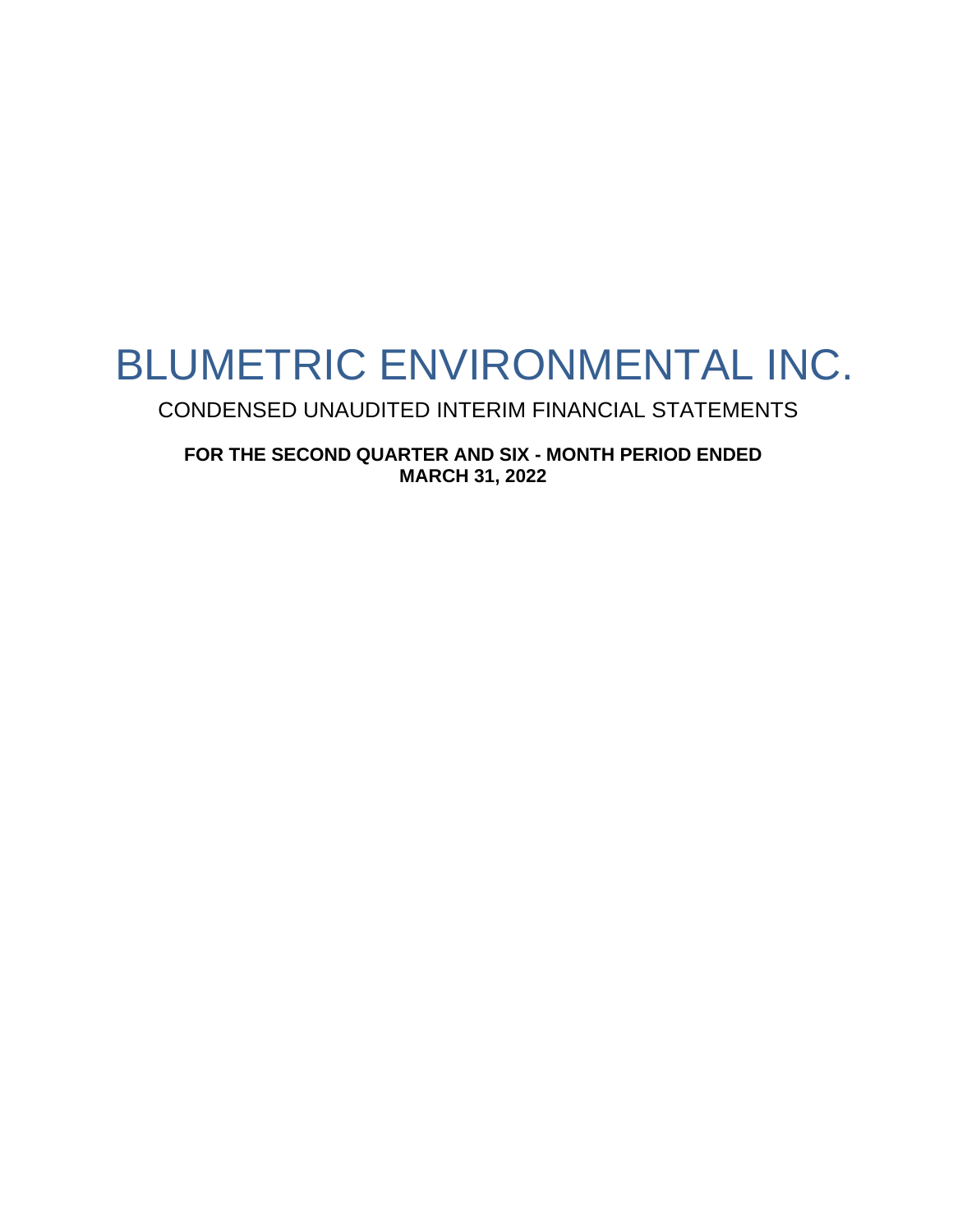

*About Us* BluMetric Environmental Inc. is a publicly **About** *Us* traded environmental consulting and water cleantech company. We provide complete solutions to challenges such as water purification, protecting environments, and ensuring health and safety for Industrial/Commercial, Mining, Government, and Military clients.

> BluMetric has more than 170 employees operating in ten offices and over 40 years of expertise. From remote northern mines to urban workplaces, we deliver with an interdisciplinary team best suited to solving unique challenges.

HEAD OFFICE BluMetric Environmental Inc. 1682 Woodward Dr, Ottawa, ON K2C 3R8 Canada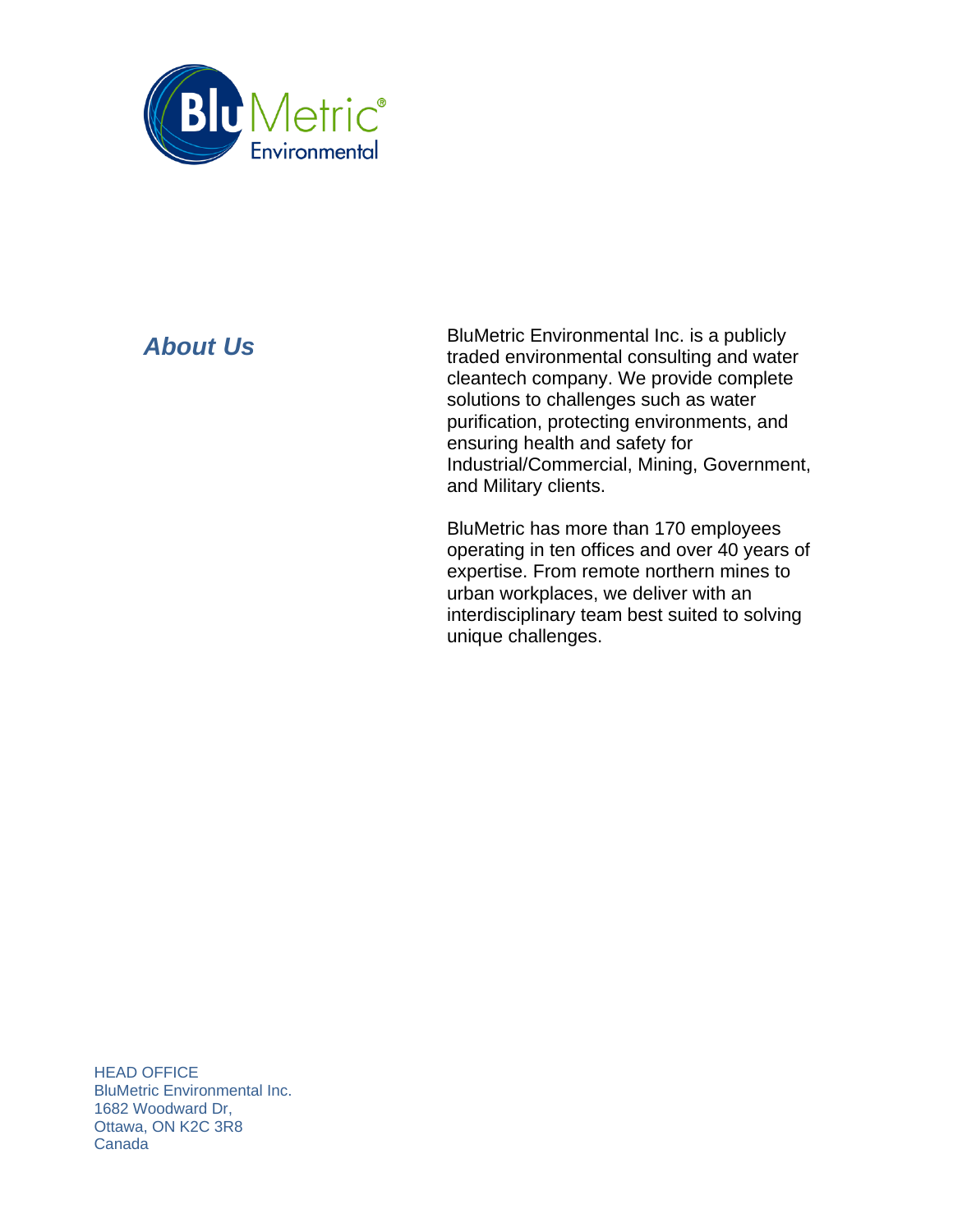

# **Table of Contents** CONDENSED UNAUDITED INTERIM FINANCIAL STATEMENTS

- Condensed Unaudited Interim Statements of Financial Position
- Condensed Unaudited Interim Statements of Changes in Shareholders' Equity
- Condensed Unaudited Interim Statements of Net Earnings and Comprehensive Income
- Condensed Unaudited Interim Statements of Cash Flows
- Notes to Condensed Unaudited Interim Financial **Statements**

Under National Instrument 51-102, Part 4, subsection 4.3(3)(a), if an auditor has not performed a review of the condensed interim financial statements, they must be accompanied by a notice indicating that the financial statements have not been reviewed by an auditor.

The accompanying condensed unaudited interim financial statements of the company have been prepared by, and are the responsibility of, the company's management.

The company's independent auditor has not performed a review of these financial statements in accordance with standards established by the Chartered Professional Accountants of Canada for a review of condensed interim financial statements by an entity's auditor.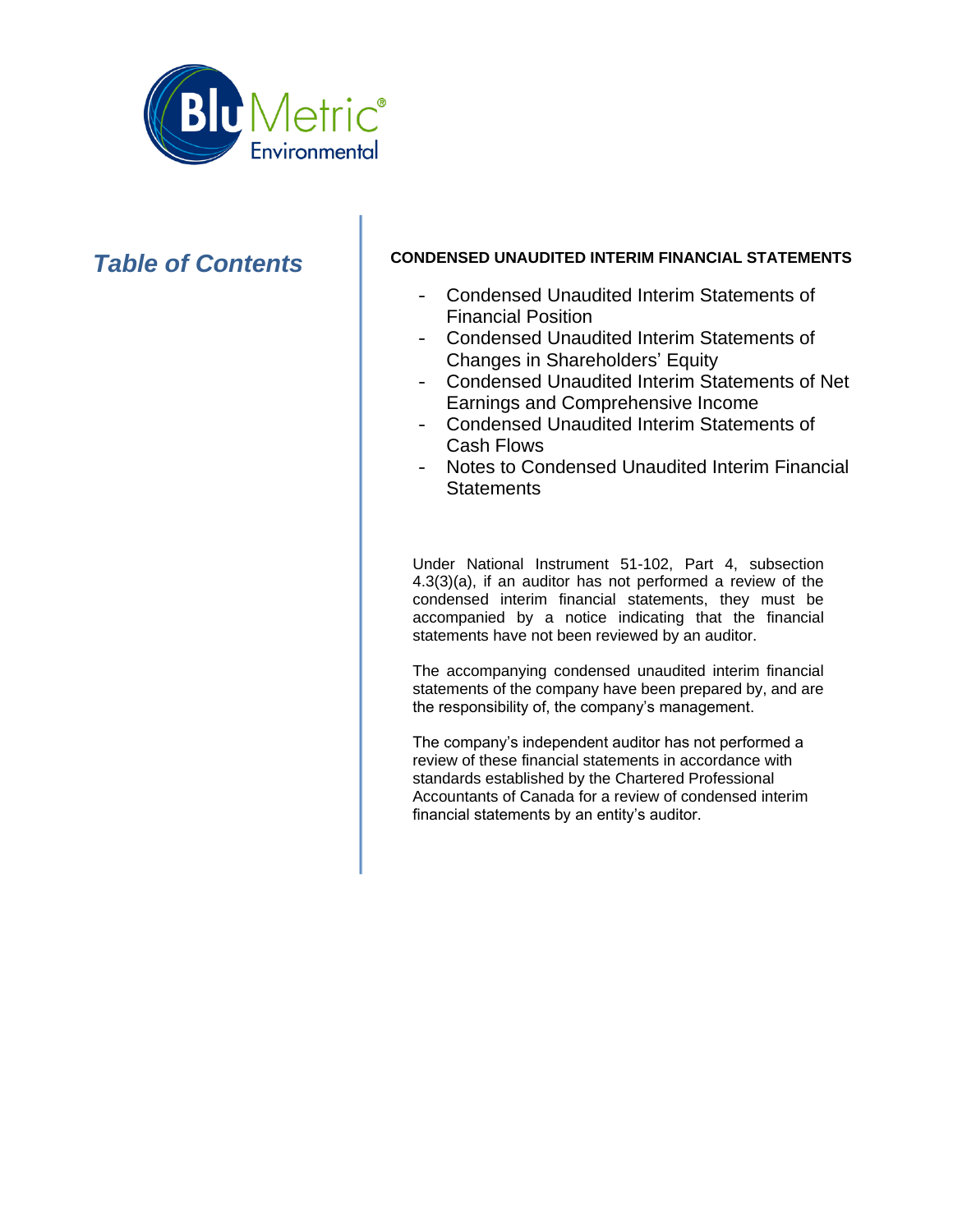# **Condensed Unaudited Interim Statements of Financial Position**

**As at March 31, 2022 and September 30, 2021**

# (expressed in Canadian dollars)

|                                                                                             | March 31,<br>2022<br>\$ | September 30,<br>2021<br>\$ |
|---------------------------------------------------------------------------------------------|-------------------------|-----------------------------|
| <b>Current assets</b>                                                                       |                         |                             |
| Cash                                                                                        | 4,251,942               | 4,727,420                   |
| Trade and other receivables (note 4)                                                        | 6,293,198               | 4,717,157                   |
| Unbilled revenue                                                                            | 1,743,145               | 3,156,000                   |
| Contract assets                                                                             | 2,355,157               | 2,902,644                   |
| Prepaid expenses                                                                            | 522,738                 | 178,044                     |
|                                                                                             | 15,166,180              | 15,681,265                  |
| <b>Non-current assets</b>                                                                   |                         |                             |
| Property and equipment                                                                      | 199,313                 | 183,299                     |
| Intangible assets                                                                           | 57,708                  | 50,589                      |
| Right-of-use assets (note 5)                                                                | 499,645                 | 608,804                     |
| Deferred income tax assets                                                                  | 771,666                 | 896,371                     |
|                                                                                             | 1,528,332               | 1,739,063                   |
|                                                                                             | 16,694,512              | 17,420,328                  |
|                                                                                             |                         |                             |
| <b>Current liabilities</b>                                                                  |                         |                             |
| Trade and other payables (note 7)                                                           | 3,449,778               | 3,935,145                   |
| <b>Contract liabilities</b>                                                                 | 317,067                 | 1,020,609                   |
| Current portion of lease liabilities (note 5)<br>Current portion of long-term debt (note 8) | 327,935<br>490,208      | 399,912<br>612,634          |
|                                                                                             |                         |                             |
|                                                                                             | 4,584,988               | 5,968,300                   |
| <b>Non-current liabilities</b>                                                              |                         |                             |
| Long-term debt (note 8)                                                                     | 1,074,322               | 1,321,435                   |
| Lease liabilities (note 5)                                                                  | 227,248                 | 268,563                     |
|                                                                                             |                         |                             |
|                                                                                             | 1,301,570               | 1,589,998                   |
|                                                                                             |                         |                             |
|                                                                                             | 5,886,558               | 7,558,298                   |
| Shareholders' equity                                                                        |                         |                             |
| Share capital                                                                               | 5,787,000               | 5,600,081                   |
| Contributed surplus and other equity                                                        | 632,945                 | 690,584                     |
| Retained earnings                                                                           | 4,388,009               | 3,571,365                   |
|                                                                                             | 10,807,954              | 9,862,030                   |
|                                                                                             | 16,694,512              | 17,420,328                  |

# **Approved by the Board of Directors**

|  |  | "lan Mor Macdonald" |  |
|--|--|---------------------|--|
|  |  |                     |  |

\_\_\_\_\_\_\_\_\_\_\_\_ "Ian Mor Macdonald"\_\_\_\_\_\_\_\_ Director \_\_\_\_\_\_\_\_ "Jeffrey Talley"\_\_\_\_\_\_\_\_\_\_\_\_ Director

Ian Mor Macdonald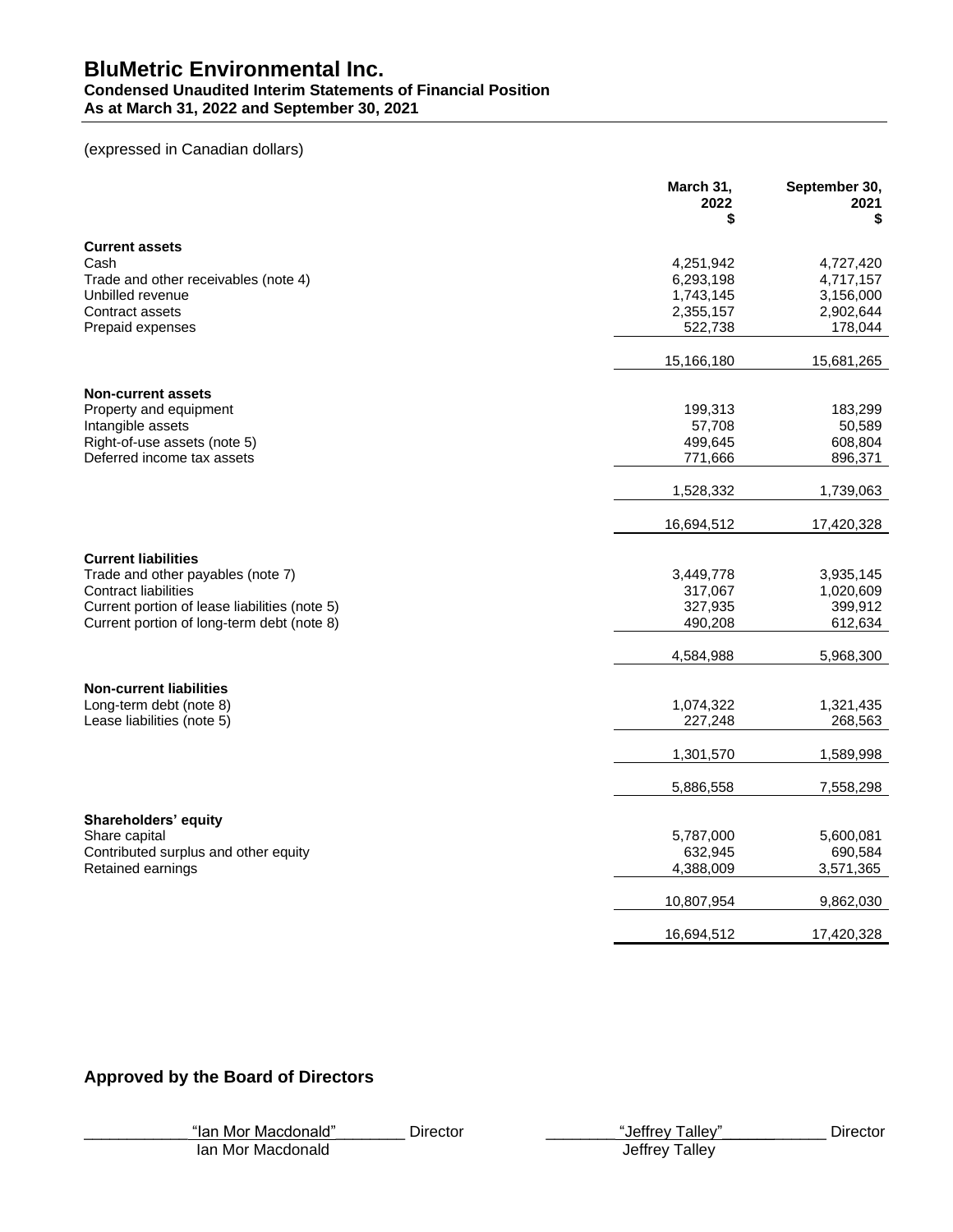#### **Condensed Unaudited Interim Statements of Changes in Shareholders' Equity For the six months ended March 31, 2022 and 2021**

# (expressed in Canadian dollars)

|                                                         | Common<br>shares<br># | <b>Share</b><br>capital | <b>Contributed</b><br>surplus and<br>other equity | <b>Retained</b><br>earnings<br>(deficit) | Total<br>S       |
|---------------------------------------------------------|-----------------------|-------------------------|---------------------------------------------------|------------------------------------------|------------------|
| Balance - October 1, 2020                               | 28,675,695            | 5,526,964               | 703,090                                           | (154, 279)                               | 6,075,775        |
| Share-based compensation<br>Exercise of stock options   | 80,000                | 27,046                  | 14,407<br>(10, 646)                               |                                          | 14,407<br>16,400 |
| Net earnings and comprehensive income for<br>the period |                       |                         | ۰                                                 | 1,751,665                                | 1,751,665        |
| <b>Balance - March 31, 2021</b>                         | 28,755,695            | 5,554,010               | 706,851                                           | 1,597,386                                | 7,858,247        |
| Balance - October 1, 2021                               | 28,895,695            | 5,600,081               | 690,584                                           | 3,571,365                                | 9,862,030        |
| Share-based compensation                                |                       |                         | 9,280                                             |                                          | 9,280            |
| Exercise of stock options                               | 500,000               | 186,919                 | (66, 919)                                         |                                          | 120,000          |
| Net earnings and comprehensive income for<br>the period |                       |                         |                                                   | 816,644                                  | 816,644          |
| <b>Balance - March 31, 2022</b>                         | 29,395,695            | 5,787,000               | 632,945                                           | 4,388,009                                | 10.807.954       |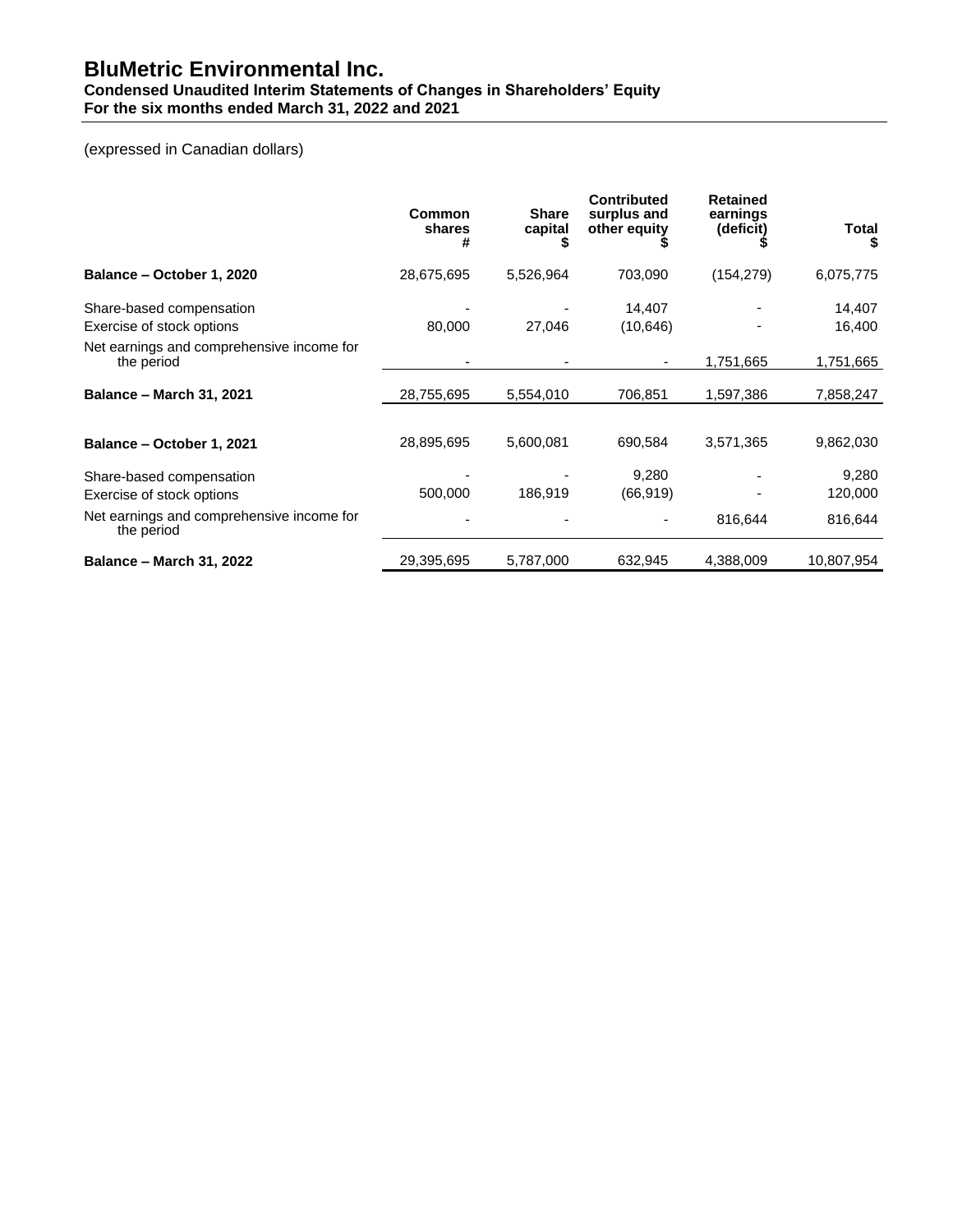## **Condensed Unaudited Interim Statements of Net Earnings and Comprehensive Income For the three and six months ended March 31, 2022 and 2021**

# (expressed in Canadian dollars)

|                                                                                    |                          | For the three months ended | For the six months ended |                          |  |
|------------------------------------------------------------------------------------|--------------------------|----------------------------|--------------------------|--------------------------|--|
|                                                                                    | March 31,<br>2022<br>\$  | March 31,<br>2021<br>\$    | March 31,<br>2022<br>\$  | March 31,<br>2021<br>\$  |  |
| Revenue (note 12,13)                                                               | 8,213,772                | 9,138,727                  | 16,030,026               | 17,290,916               |  |
| Cost of sales (note 9)                                                             | 6,412,005                | 6,475,204                  | 12,183,344               | 12,407,825               |  |
| <b>Gross profit</b>                                                                | 1,801,767                | 2,663,523                  | 3,846,682                | 4,883,091                |  |
| Operating expenses and other items<br>Selling, general and administrative (note 9) | 1,453,779                | 1,198,725                  | 2,719,154                | 2,349,825                |  |
| <b>Operating profit</b>                                                            | 347,988                  | 1,464,798                  | 1,127,528                | 2,533,266                |  |
| Finance costs (note 9)                                                             | 23,905                   | 121,521                    | 56,555                   | 241,061                  |  |
| Earnings before income taxes                                                       | 324,083                  | 1,343,277                  | 1,070,973                | 2,292,205                |  |
| Income tax expense (note10)                                                        | 59,639                   | 291,455                    | 254,329                  | 540,540                  |  |
| Net earnings and comprehensive income for<br>the period                            | 264,444                  | 1,051,822                  | 816,644                  | 1,751,665                |  |
| <b>Earnings per share</b>                                                          |                          |                            |                          |                          |  |
| Basic<br><b>Diluted</b>                                                            | 0.01<br>0.01             | 0.04<br>0.04               | 0.03<br>0.03             | 0.06<br>0.06             |  |
| Weighted average number of shares<br>outstanding (note 11)                         |                          |                            |                          |                          |  |
| <b>Basic</b><br><b>Diluted</b>                                                     | 29,395,695<br>29,443,538 | 28,683,473<br>28,949,342   | 29,310,530<br>29,414,845 | 28,679,541<br>28,784,267 |  |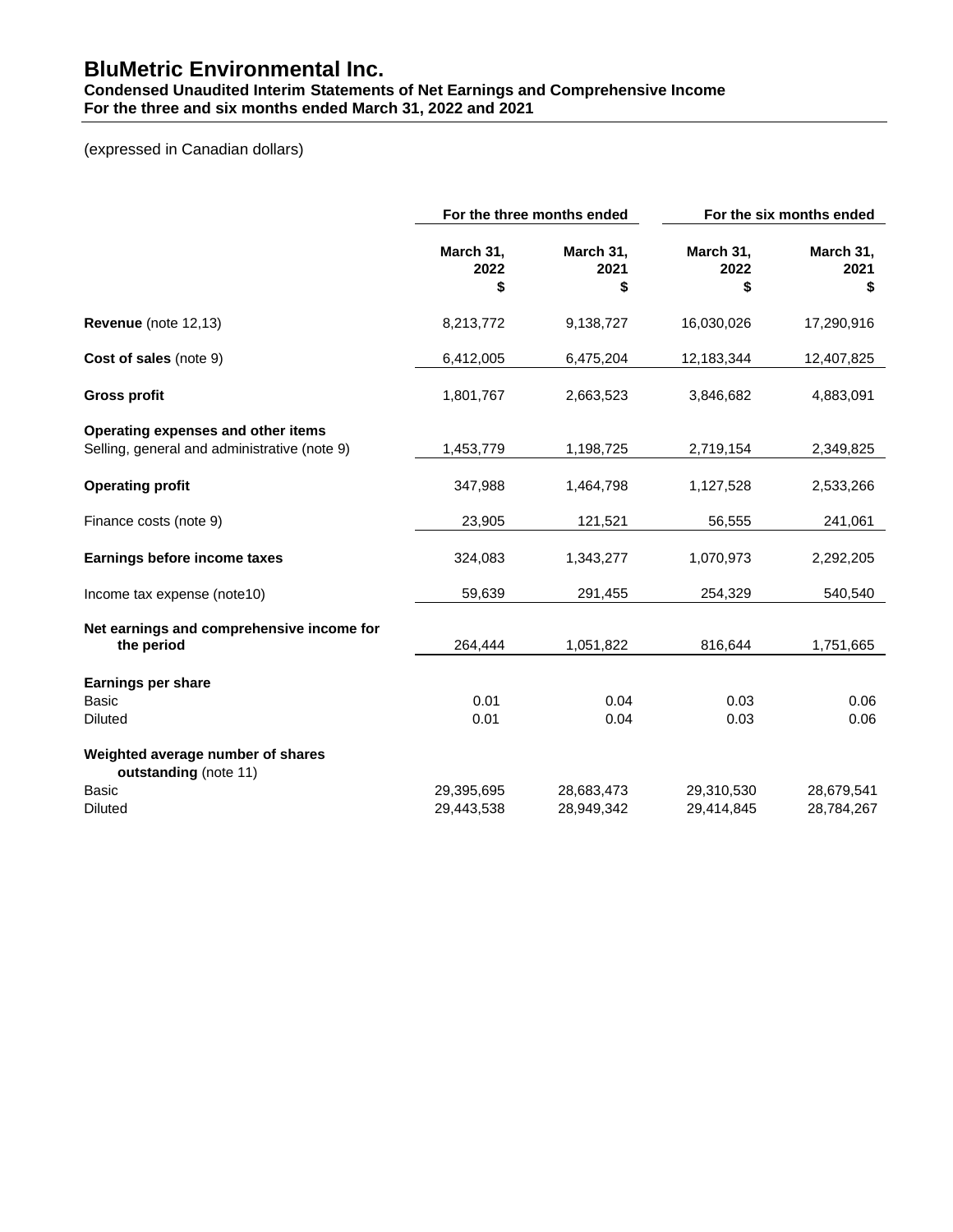#### **Condensed Unaudited Interim Statements of Cash Flows For the six months ended March 31, 2022 and 2021**

# (expressed in Canadian dollars)

|                                                          | For the six months ended |                         |  |
|----------------------------------------------------------|--------------------------|-------------------------|--|
|                                                          | March 31,<br>2022<br>\$  | March 31,<br>2021<br>\$ |  |
| Cash provided by (used in)                               |                          |                         |  |
| <b>Operating activities</b>                              |                          |                         |  |
| Net earnings and comprehensive income for the<br>period  | 816,644                  | 1,751,665               |  |
| Non-cash items:<br>Deferred income tax expense (note 10) | 124,705                  | 484,980                 |  |
| Increase in credit loss allowance                        | 48,028                   | 41,362                  |  |
| Depreciation of property and equipment                   | 31,747                   | 29,351                  |  |
| Amortization of intangible assets                        | 6,481                    | 5,094                   |  |
| Depreciation of right of use assets (note 5)             | 216,055                  | 270,357                 |  |
| Amortization of deferred financing costs                 |                          | 5,579                   |  |
| Share-based compensation                                 | 9,280                    | 14,407                  |  |
| Changes in working capital balances                      | (1, 198, 252)            | (98,004)                |  |
|                                                          | 54,688                   | 2,504,791               |  |
| <b>Investing activities</b>                              |                          |                         |  |
| Acquisition of property and equipment                    | (47, 761)                | (46, 741)               |  |
| Acquisition of intangible assets                         | (13,600)                 | (1, 394)                |  |
|                                                          | (61, 361)                | (48, 135)               |  |
| <b>Financing activities</b>                              |                          |                         |  |
| Repayment of long-term debt                              | (369, 538)               | (510,000)               |  |
| Principal payments on leases (note 5)                    | (219, 267)               | (224, 086)              |  |
| Exercise of stock options                                | 120,000                  | 16,400                  |  |
|                                                          | (468, 805)               | (717, 686)              |  |
| Change in cash and cash equivalents during the<br>period | (475, 478)               | 1,738,970               |  |
| Cash and cash equivalents - Beginning of period          | 4,727,420                | 2,470,002               |  |
| Cash and cash equivalents - End of period                | 4,251,942                | 4,208,972               |  |
| <b>Supplementary Information</b><br>Interest paid        | 27,951                   | 194,007                 |  |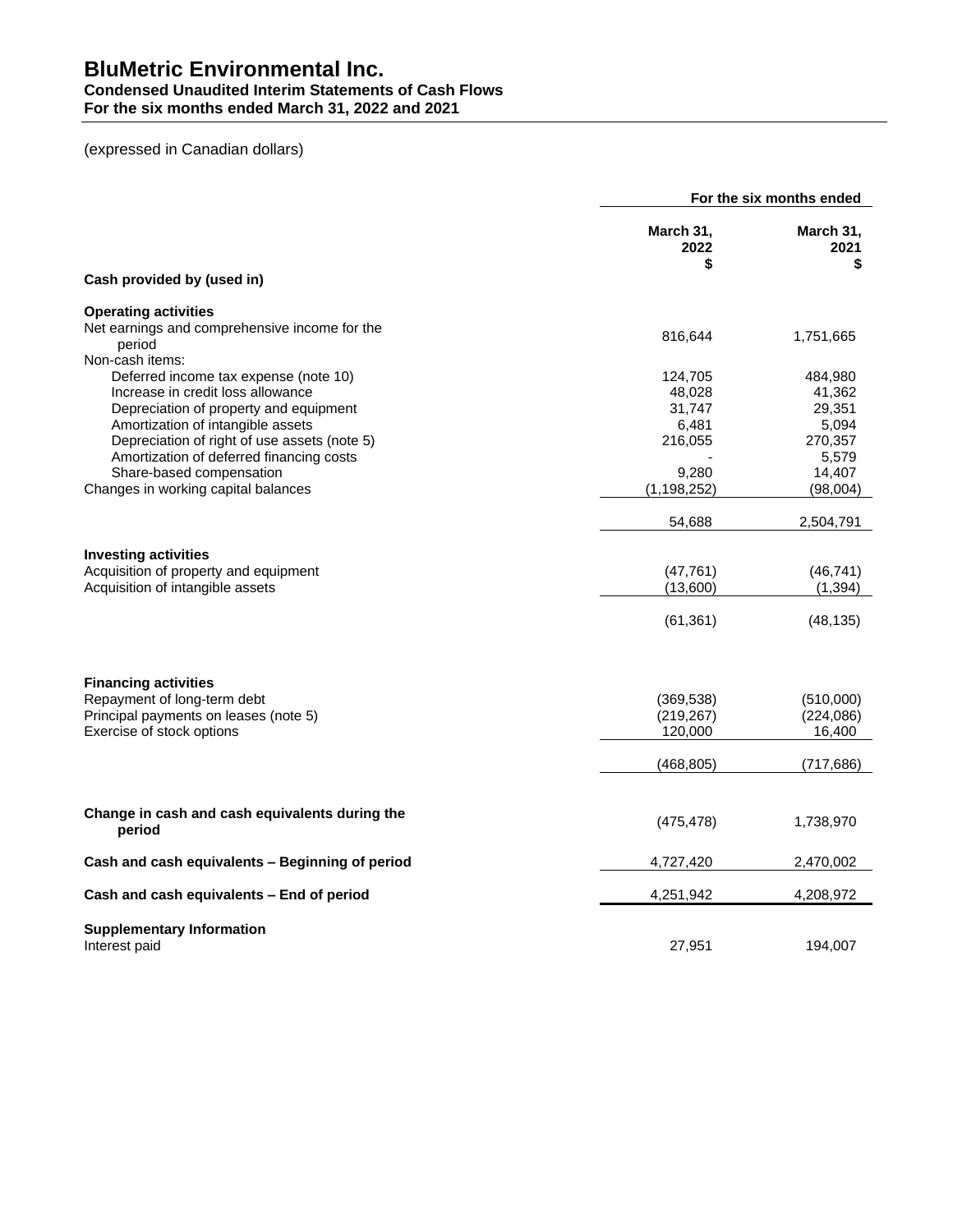#### **Notes to Condensed Unaudited Interim Financial Statements For the three and six months ended March 31, 2022 and 2021**

(expressed in Canadian dollars)

# **1 Nature of operations**

BluMetric Environmental Inc. (the Company) is an integrated product and service organization providing sustainable solutions to complex environmental issues in Canada and abroad. The Company serves customers in many industrial sectors, and at all levels of government, both domestically and internationally.

The Company focuses on environmental earth sciences and engineering, contaminated site remediation, water resource management, industrial hygiene, occupational health and safety, water and wastewater design-build and pre-engineered solutions.

The head office of the Company is located at 1682 Woodward Drive Ottawa, Ontario, Canada K2C 3R8. The Company's common shares are listed on the Toronto Venture Exchange (TSXV – BLM) in Canada.

# **2 Basis of presentation**

# **Statement of compliance**

These condensed unaudited interim financial statements have been prepared in compliance with International Accounting Standard 34 Interim Financial Reporting ("IAS 34"). These condensed unaudited interim financial statements do not contain all the information and disclosures required for annual financial statements and should be read in conjunction with the annual audited financial statements of the Company for the year ended September 30, 2021, which have been prepared in accordance with International Financial Reporting Standards ("IFRS") as issued by the International Accounting Standards Board (IASB) and the interpretations of the IFRS Interpretations Committee.

## **Authorization of financial statements**

The condensed unaudited interim financial statements were approved and authorized for issue by the Board of Directors on May 26, 2022.

## **Presentation and functional currency**

The Company's presentation and functional currency is the Canadian dollar.

## **Basis of measurement**

The condensed unaudited interim financial statements have been prepared on the historical cost basis.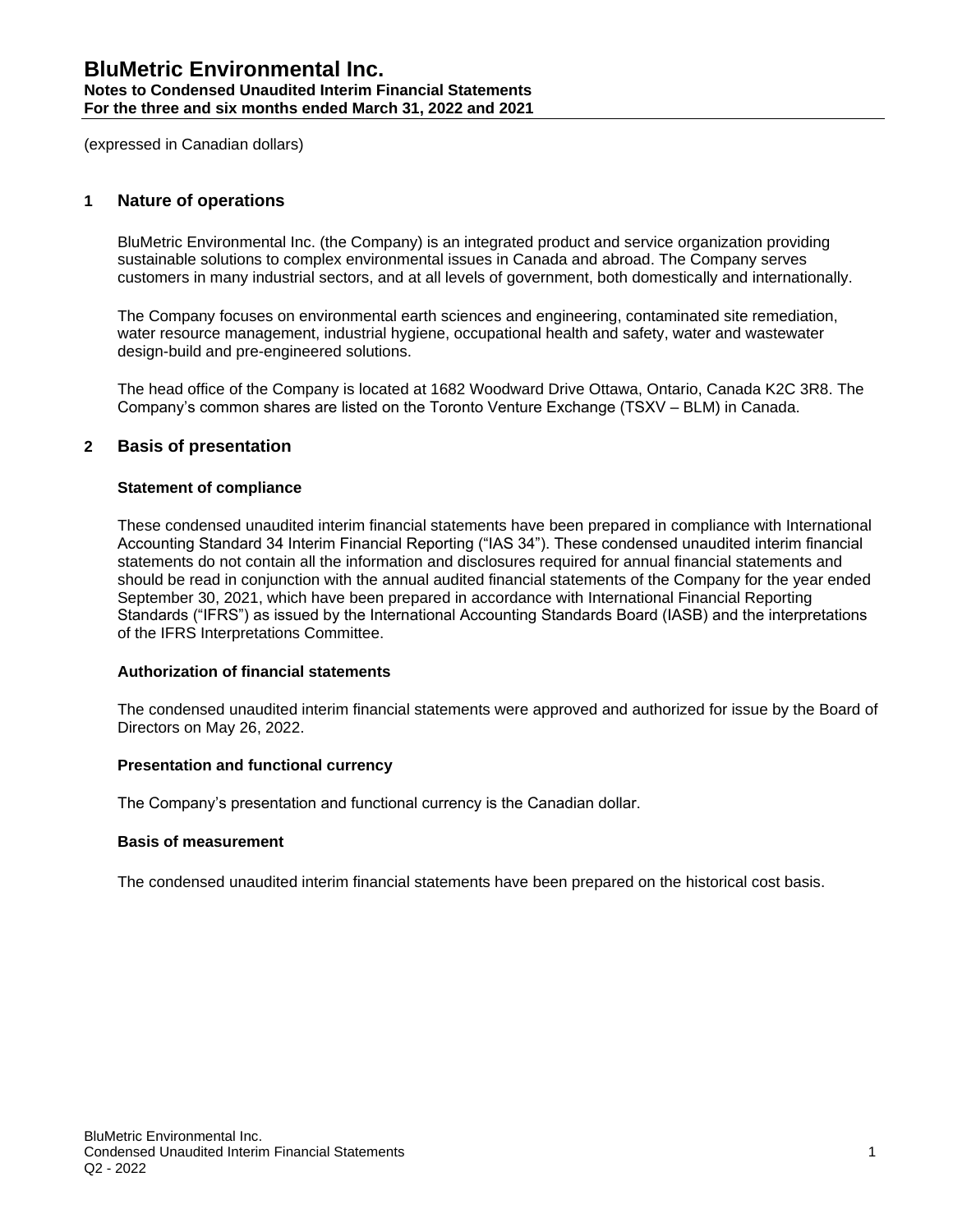## **Critical accounting judgments and estimates**

The preparation of these condensed unaudited interim financial statements requires management to make judgments, estimates, and assumptions that affect the reported amounts of the Company's assets, liabilities, revenue, and expenses during the reporting period presented. The significant judgments made by management when applying the Company's accounting policies and the key sources of estimation uncertainty were the same as those that applied to the Company's September 30, 2021 annual financial statements.

# **3 Summary of significant accounting policies**

The accounting policies set out in the Company's most recent annual audited financial statements have been applied consistently to all periods presented in these condensed unaudited interim financial statements which include considerations for the impacts of the continuing COVID-19 pandemic and new variants. The COVID-19 pandemic has had adverse financial impacts on the global economy and financial markets. There has not been any significant impact on the Company's results to date. However, management continues to monitor for any potential impacts on the operations and financial position of the Company. These condensed unaudited interim financial statements should be read in conjunction with the annual audited financial statements and related note disclosures for the year ended September 30, 2021.

# **4 Trade and other receivables**

|                                                                          | March 31,<br>2022       | September 30,<br>2021   |
|--------------------------------------------------------------------------|-------------------------|-------------------------|
| Trade and other receivables<br>Credit loss allowance – trade receivables | 6,630,818<br>(337, 620) | 5,013,706<br>(296, 549) |
|                                                                          | 6,293,198               | 4,717,157               |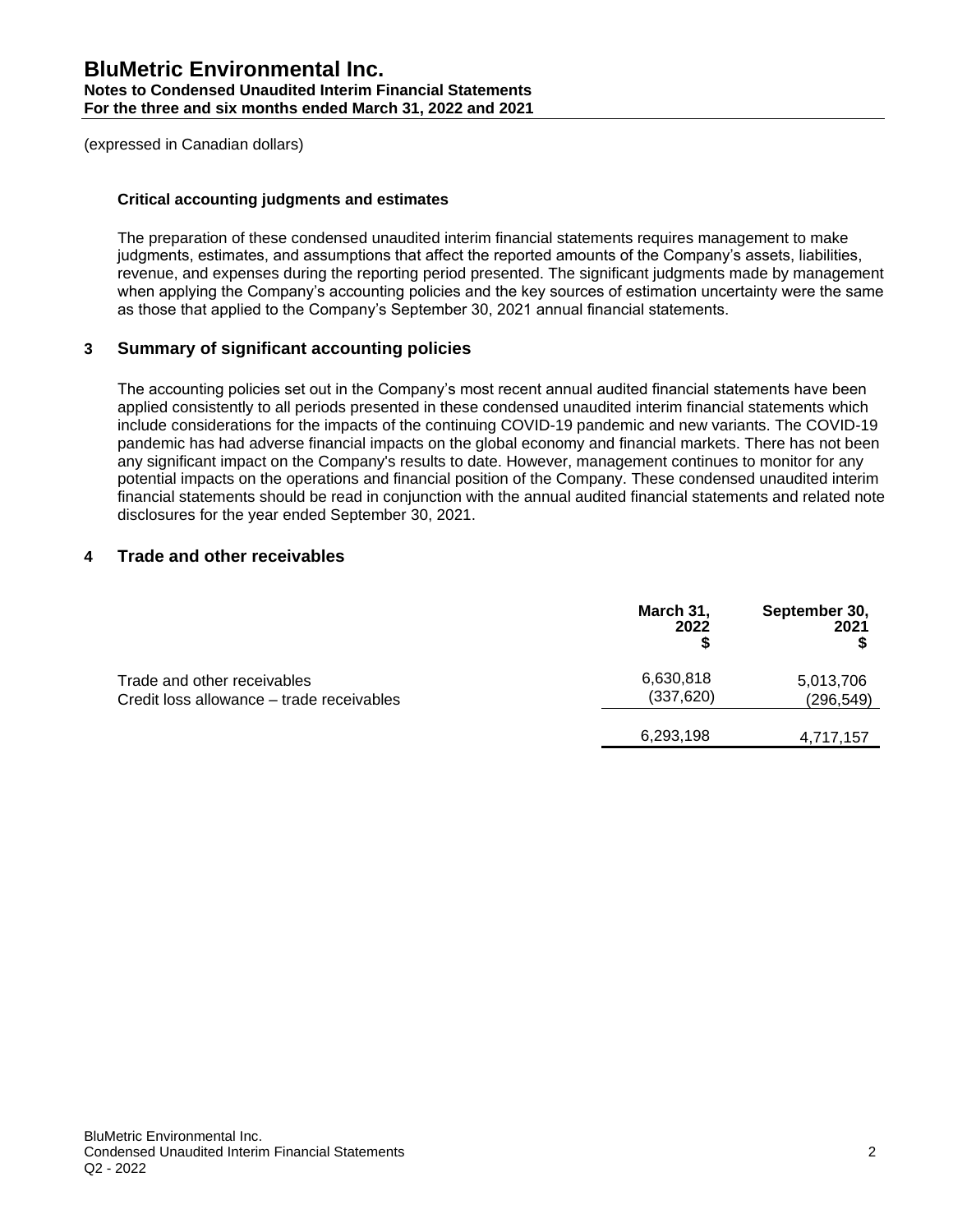# **5 Right-of-use assets and lease liabilities**

# Right of use assets

|                                                       | For the six months ended March 31, 2022 |                 |                 |              | For the six months ended March 31, 2021 |                 |                 |              |
|-------------------------------------------------------|-----------------------------------------|-----------------|-----------------|--------------|-----------------------------------------|-----------------|-----------------|--------------|
|                                                       | <b>Office</b>                           | <b>Vehicles</b> | IΤ<br>equipment | <b>Total</b> | <b>Office</b>                           | <b>Vehicles</b> | IT<br>equipment | <b>Total</b> |
|                                                       | \$                                      | \$              | \$              | \$           | \$                                      | \$              | \$              | S            |
| Balance - Beginning<br>of period                      | 580,882                                 | 4,495           | 23,427          | 608,804      | 1,100,358                               | 28,690          | 77,970          | 1,207,018    |
| <b>Additions</b>                                      | 59,467                                  | ۰               | 65,000          | 124,467      |                                         |                 |                 |              |
| Lease renewals,<br>reassessments and<br>modifications | $\overline{\phantom{a}}$                | ٠               | (17, 571)       | (17, 571)    |                                         | (16, 485)       |                 | (16, 485)    |
| Amortization                                          | (201, 411)                              | (3, 371)        | (11, 273)       | (216, 055)   | (250, 332)                              | (4, 339)        | (15,686)        | (270, 357)   |
| Balance - End of<br>period                            | 438,938                                 | 1,124           | 59,583          | 499,645      | 850,026                                 | 7,866           | 62,284          | 920,176      |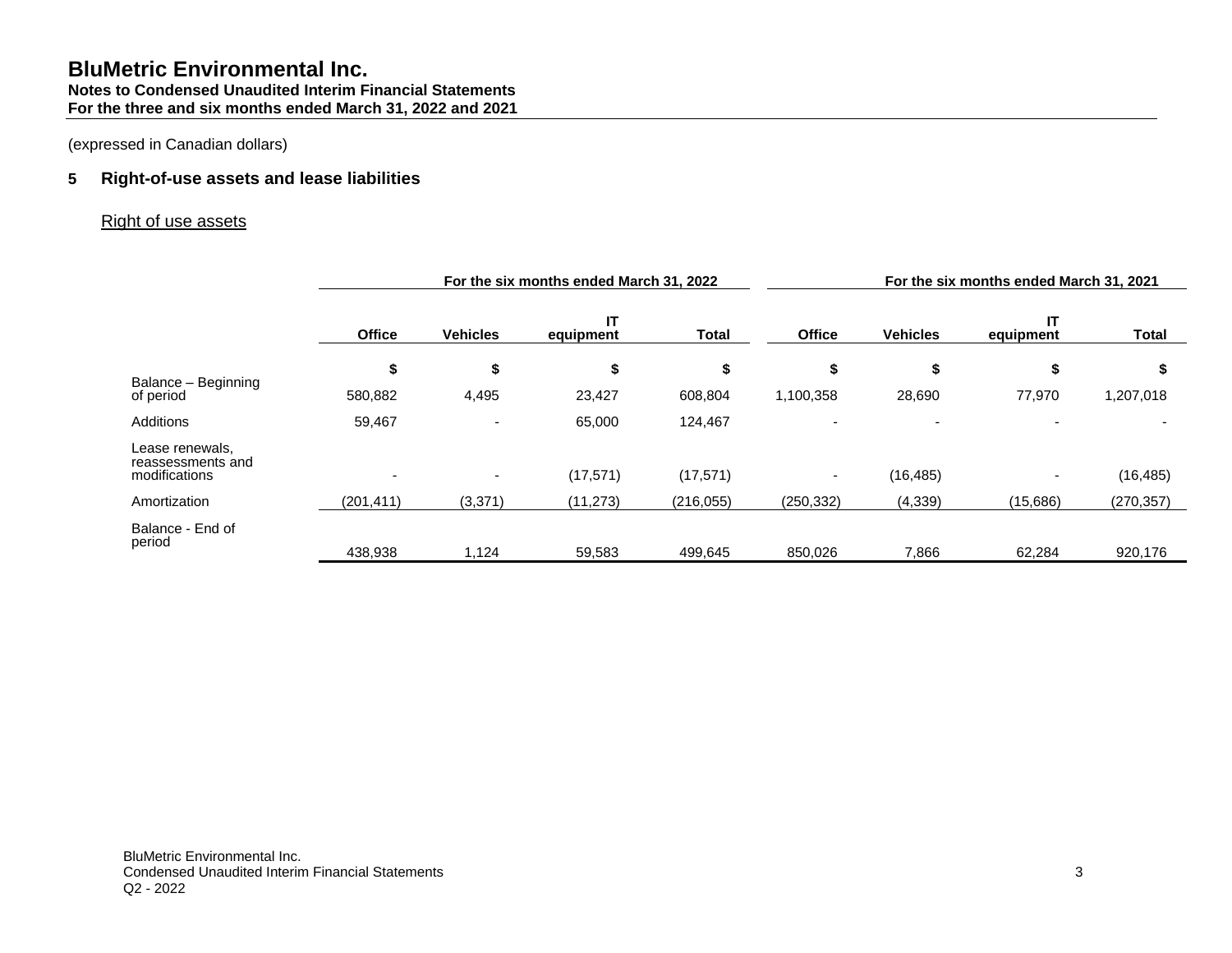# **BluMetric Environmental Inc. Notes to Condensed Unaudited Interim Financial Statements For the three and six months ended March 31, 2022 and 2021**

# (expressed in Canadian dollars)

# Lease Liabilities

|                                                       | For the six months ended March 31, 2022 |                 |                 | For the six months ended March 31, 2021 |               |                          |                 |              |
|-------------------------------------------------------|-----------------------------------------|-----------------|-----------------|-----------------------------------------|---------------|--------------------------|-----------------|--------------|
|                                                       | <b>Office</b>                           | <b>Vehicles</b> | IT<br>equipment | <b>Total</b>                            | <b>Office</b> | <b>Vehicles</b>          | IT<br>equipment | <b>Total</b> |
|                                                       | \$                                      | \$              | \$              | \$                                      | \$            | \$                       | \$              | \$           |
| Balance-<br>Beginning of period                       | 639,251                                 | 4,762           | 24,462          | 668,475                                 | 1,123,720     | 29,806                   | 80,139          | 1,233,665    |
| Additions                                             | 59,467                                  |                 | 65,000          | 124,467                                 |               | $\overline{\phantom{a}}$ |                 |              |
| Lease renewals,<br>reassessments and<br>modifications |                                         |                 | (18,500)        | (18,500)                                |               | (17, 409)                |                 | (17, 409)    |
| Interest expense<br>on lease liabilities              | 20,792                                  | 48              | 623             | 21,463                                  | 30,634        | 320                      | 2,100           | 33,054       |
| Payments                                              | (225, 104)                              | (3, 464)        | (12, 154)       | (240, 722)                              | (235, 397)    | (4, 583)                 | (17, 160)       | (257, 140)   |
| Balance at end of<br>Period                           | 494,406                                 | 1,346           | 59,431          | 555,183                                 | 918,957       | 8,134                    | 65,079          | 992,170      |
| Current portion of<br>lease liabilities               |                                         |                 |                 | 327,935                                 |               |                          |                 | 505,474      |
| Non-current portion<br>of lease liabilities           |                                         |                 |                 | 227,248                                 |               |                          |                 | 486,696      |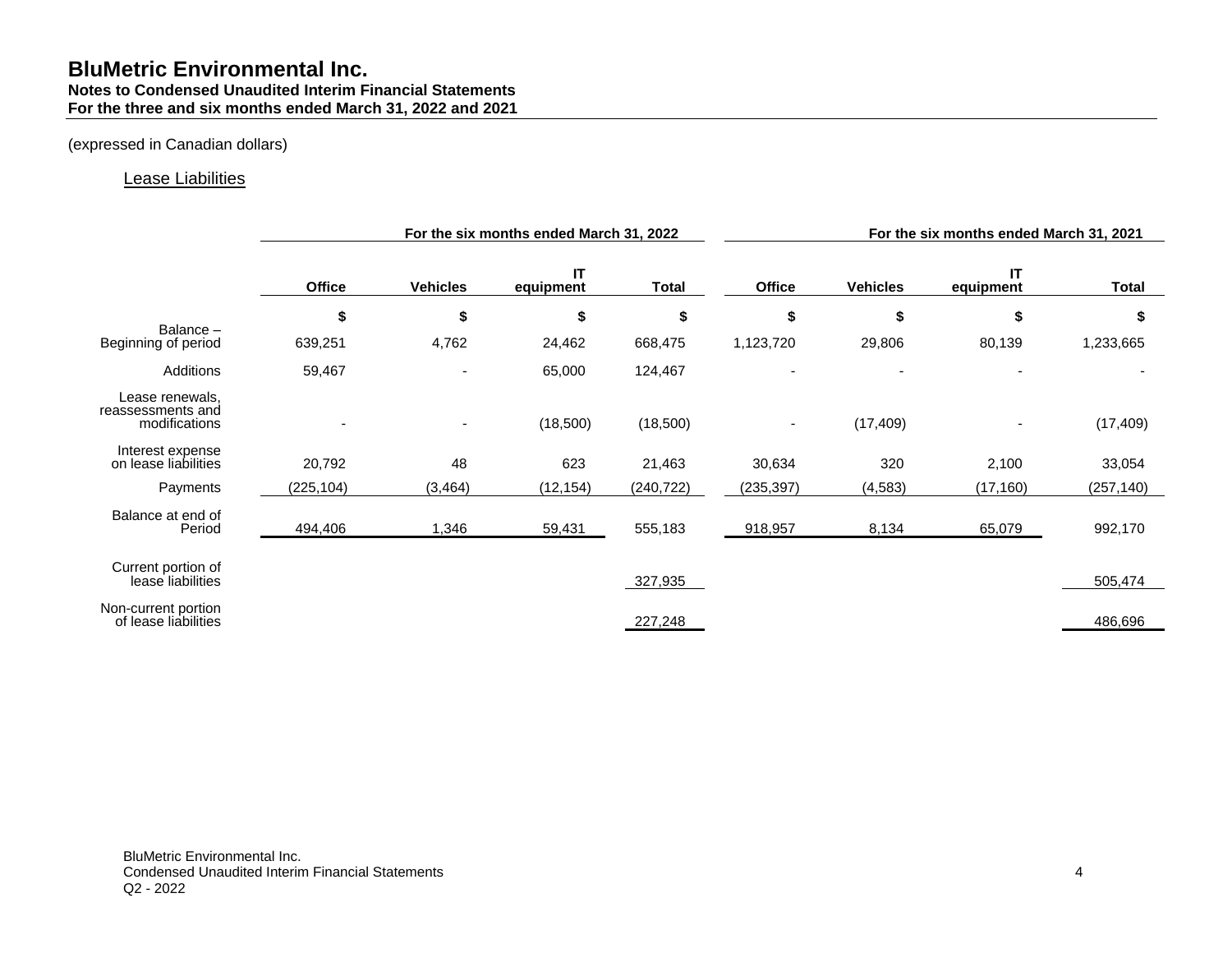# **BluMetric Environmental Inc. Notes to Condensed Unaudited Interim Financial Statements For the three and six months ended March 31, 2022 and 2021**

(expressed in Canadian dollars)

Lease liabilities are discounted using the Company's incremental borrowing rate at the lease commencement date for each lease. The rates range from 2.99% to 5.95%.

The Company leases buildings for its office spaces across Canada. Lease terms range from less than one to eight years. To provide operational flexibility, the Company seeks to include extension or termination options in its leases. At the commencement of a lease, the Company assesses whether it is reasonably certain it will exercise the lease extension option (or not exercise a termination option). The Company reassesses this when a significant event or significant change in circumstances within the Company's control has occurred.

The Company leases vehicle and office equipment with terms of three to five years. These leases do not usually contain extension options, purchase options, or residual value guarantees. The Company also leases IT equipment and other equipment with terms of one to five years. These leases are generally short-term or for low-value assets.

|                                                                         |                         | For the three months ended | For the six months ended |                   |
|-------------------------------------------------------------------------|-------------------------|----------------------------|--------------------------|-------------------|
| Amounts recognized in selling,<br>general and administrative            | March 31,<br>2022<br>\$ | March 31,<br>2021          | March 31,<br>2022<br>\$  | March 31,<br>2021 |
| Rent expense - variable lease<br>payments                               | 67,973                  | 70.436                     | 123,651                  | 116,446           |
| Expense related to short-term<br>leases<br>Expense related to low-value | 56,497                  | 49,526                     | 112,532                  | 99,493            |
| assets<br>Income from subleases                                         | 13,262<br>(2,961)       | 11,399<br>(3.461)          | 31,753<br>(5, 422)       | 24,023<br>(5,922) |
|                                                                         | 134,771                 | 127,900                    | 262,514                  | 234,040           |

|                                                                                                                            | For the six months ended |                   |
|----------------------------------------------------------------------------------------------------------------------------|--------------------------|-------------------|
| Amounts recognized in the statements of cash flow                                                                          | March 31,<br>2022<br>S   | March 31,<br>2021 |
| Cash payments for the interest portion of lease liabilities<br>Cash payments for leases not included in the measurement of | 21,462                   | 33,054            |
| lease liabilities                                                                                                          | 262,513                  | 185,823           |
| Cash outflow in operating activities                                                                                       | 283,975                  | 218,877           |
| Cash payments for the principal portion of lease liabilities<br>included in financing activities                           | 219,267                  | 224.086           |
| Total cash outflow for leases                                                                                              | 503,242                  | 442,963           |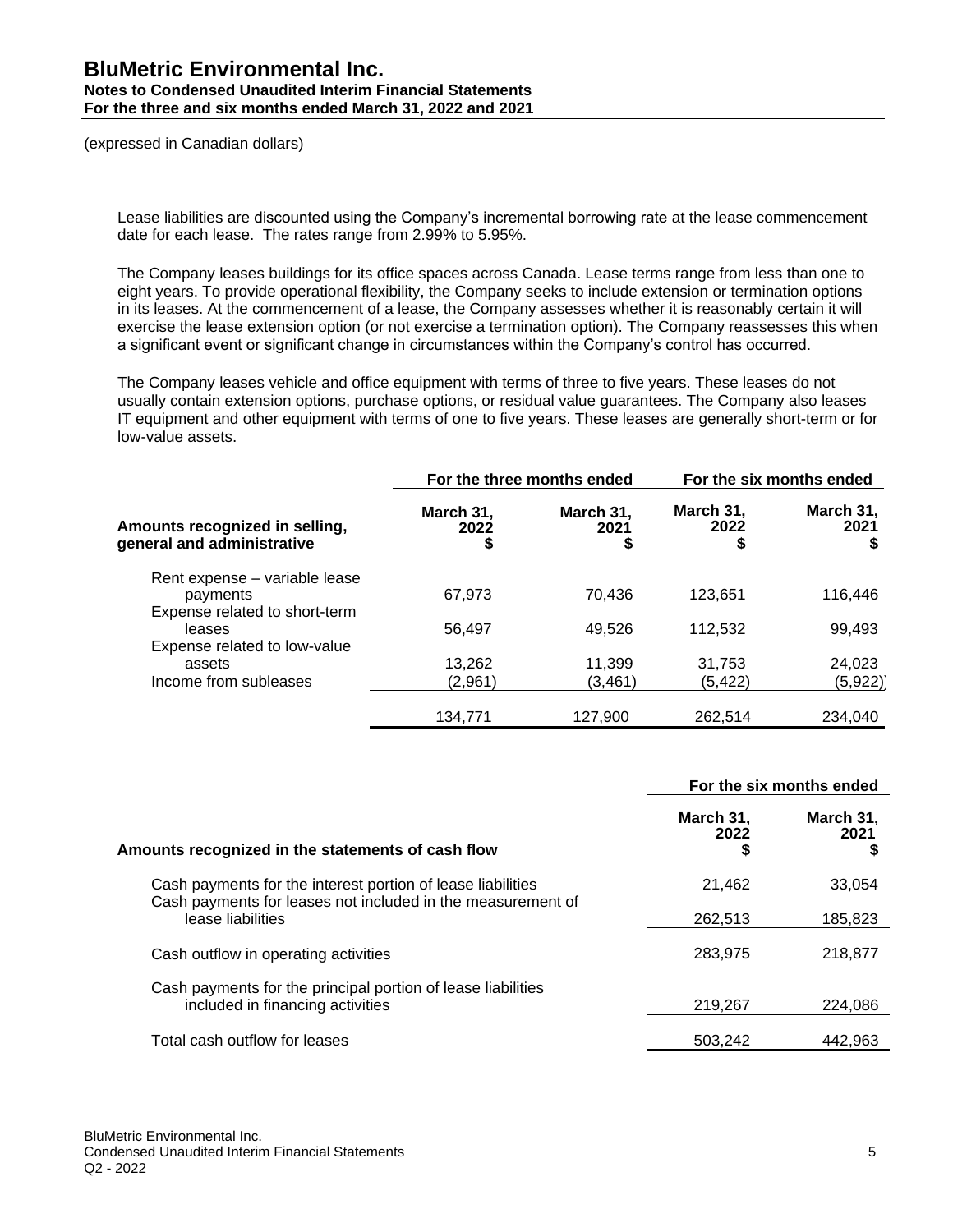#### **Notes to Condensed Unaudited Interim Financial Statements For the three and six months ended March 31, 2022 and 2021**

(expressed in Canadian dollars)

# **6 Credit facilities**

The Company has a \$2,500,000 operating demand loan available to it as a shared limit between its overdraft facility and letters of credit. The Company has a maximum limit of \$500,000 for the issuance of letters of credit.

As at March 31, 2022, the Company had drawn \$nil on its operating demand loan and \$nil in letters of credit (September 30, 2021 – \$ nil and \$nil, respectively).

The Company has certain covenants in accordance with its credit facilities. As at March 31, 2022, the Company was in compliance with all its covenants.

The Company also has a corporate credit card facility in the amount of \$250,000. As at March 31, 2022, the Company had utilized \$43,044 (September 30, 2021 – \$46,089) against this facility, which is recorded under trade and other payables in the statements of financial position.

# **7 Trade and other payables**

|                                                                                           | March 31,<br>2022               | September 30,<br>2021           |
|-------------------------------------------------------------------------------------------|---------------------------------|---------------------------------|
| Trade payables<br>Salaries and benefits payable<br>Other accrued liabilities and payables | 2,100,560<br>891,303<br>457.915 | 2,207,931<br>865,925<br>861,289 |
|                                                                                           | 3,449,778                       | 3,935,145                       |

# **8 Long-term debt**

|                                                  | March 31,<br>2022<br>\$ | September 30,<br>2021<br>\$ |
|--------------------------------------------------|-------------------------|-----------------------------|
| Term loan (a)<br>Other financial liabilities (b) | 1,564,530               | 1,803,680<br>130,389        |
|                                                  | 1,564,530               | 1,934,069                   |
| Less: Current portion                            | 490,208                 | 612,634                     |
|                                                  | 1,074,322               | 1,321,435                   |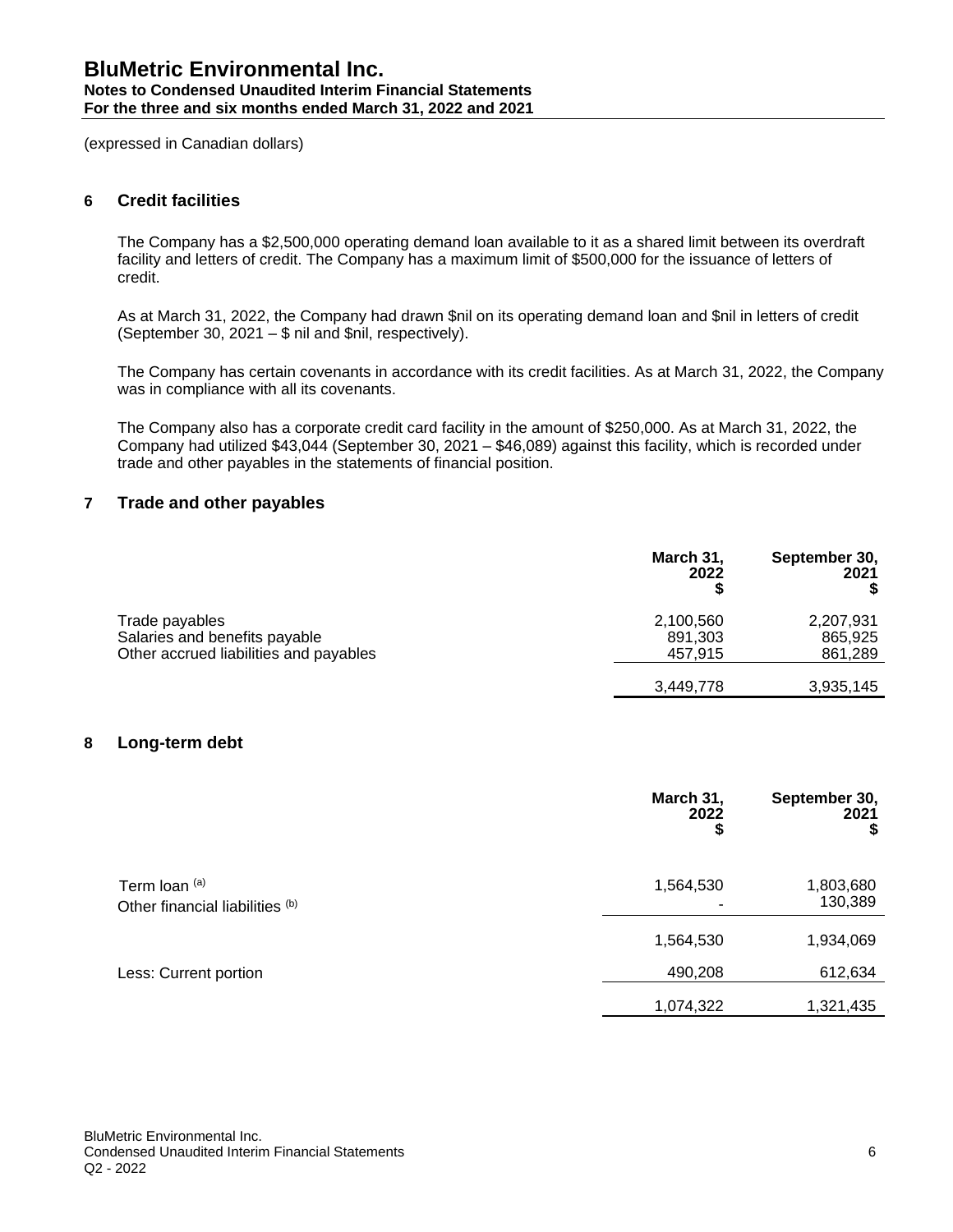- (a) The term loan has a closed four-year term and carries an interest rate of 3.28% per annum with monthly blended payments of \$44,517 commencing May 31, 2021. This term loan matures April 30, 2025, will be carried at amortized cost and is subject to the same covenants as the Company's credit facilities. As at March 31, 2022, the Company was in compliance with all its covenants.
- (b) On November 15, 2012, the Company reached an agreement with a number of creditors with respect to repayment terms for outstanding amounts payable. The agreement required the Company to repay this amount on a monthly basis, with blended payments of principal and interest. This restructured trade debt was previously postponed in favour of the Company's lender but was subsequently released by the lender and repaid in full.

# **9 Other expense items by nature**

|                                     | For the three months ended |                         | For the six months ended |                         |
|-------------------------------------|----------------------------|-------------------------|--------------------------|-------------------------|
|                                     | March 31,<br>2022<br>\$    | March 31,<br>2021<br>\$ | March 31,<br>2022<br>\$  | March 31,<br>2021<br>\$ |
| Personnel                           | 3,909,277                  | 3,723,948               | 7,310,317                | 7,103,096               |
| Direct project expenses             | 3,007,601                  | 3,188,016               | 5,822,702                | 6,158,424               |
| Depreciation and amortization       | 121,414                    | 152,694                 | 254,283                  | 304,802                 |
| Other operating expense             | 827,492                    | 609,271                 | 1,515,196                | 1,191,328               |
|                                     |                            |                         |                          |                         |
|                                     | 7,865,784                  | 7,673,929               | 14,902,498               | 14,757,650              |
| <b>Reported as:</b>                 |                            |                         |                          |                         |
| Cost of sales                       | 6,412,005                  | 6,475,204               | 12,183,344               | 12,407,825              |
| Selling, general and administrative | 1,453,779                  | 1,198,725               | 2,719,154                | 2,349,825               |
|                                     | 7,865,784                  | 7,673,929               | 14,902,498               | 14,757,650              |
| Finance costs                       |                            |                         |                          |                         |
| Interest on restructured debt       |                            | 4,140                   |                          | 7,815                   |
| Interest on term and bank loans     | 13,486                     | 92,527                  | 27,951                   | 184,442                 |
| Interest on leases                  | 4,229                      | 16,398                  | 17,569                   | 33,136                  |
| Bank charges                        | 3,526                      | 3,494                   | 7,178                    | 7,169                   |
| Other finance charges               | 2,664                      | 4,962                   | 3,857                    | 8,499                   |
|                                     | 23,905                     | 121,521                 | 56,555                   | 241,061                 |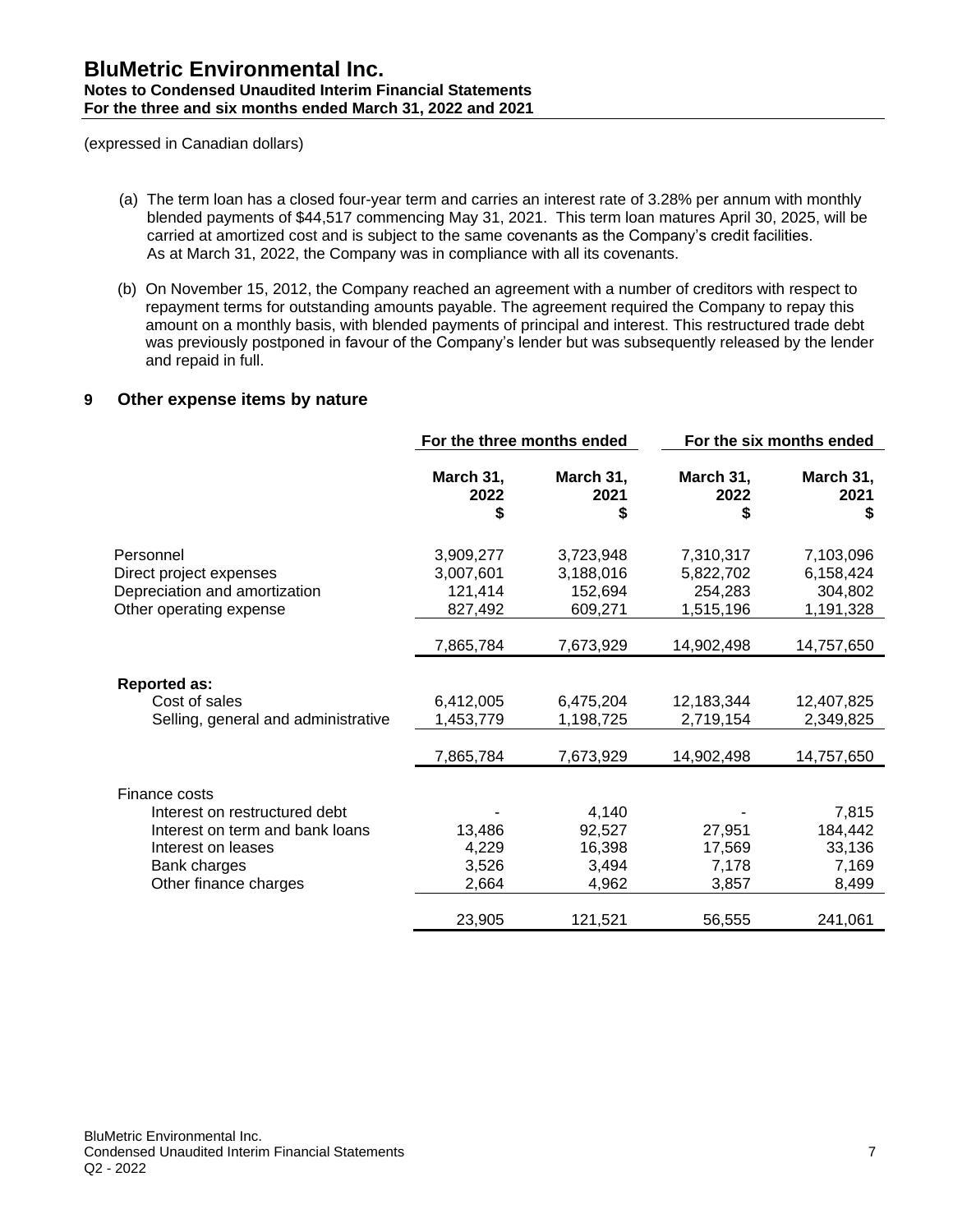#### **Notes to Condensed Unaudited Interim Financial Statements For the three and six months ended March 31, 2022 and 2021**

(expressed in Canadian dollars)

# **10 Income tax**

The following shows the components of income tax expense:

|                                 | For the three months ended |                         |                    | For the six months ended |
|---------------------------------|----------------------------|-------------------------|--------------------|--------------------------|
|                                 | March 31,<br>2022<br>\$    | March 31,<br>2021<br>\$ | March 31,<br>2022  | March 31,<br>2021        |
| Current tax expense             | 90.874                     | 55,560                  | 129.624            | 55,560                   |
| Deferred tax expense (recovery) | (31,235)<br>59.639         | 235,895<br>291,455      | 124,705<br>254.329 | 484,980<br>540,540       |

# **11 Weighted average shares outstanding**

|                                                                                          | For the three months ended |                        | For the six months ended |                        |
|------------------------------------------------------------------------------------------|----------------------------|------------------------|--------------------------|------------------------|
|                                                                                          | March 31,<br>2022<br>\$    | March 31,<br>2021<br>S | March 31,<br>2022        | March 31,<br>2021<br>S |
| Issued common shares                                                                     | 29,395,695                 | 28,755,695             | 29,395,695               | 28,755,695             |
| Weighted average number of basic<br>common shares<br>Effect of share options on issuance | 29,395,695<br>47,843       | 28,683,473<br>265.869  | 29,310,530<br>104.315    | 28.679.541<br>104,726  |
| Weighted average number of diluted<br>common shares                                      | 29,443,538                 | 28.949.342             | 29.414.845               | 28.784.267             |

Options that were anti-dilutive are not included in the computation of diluted common shares. For the three and six months ended March 31, 2022, 2,972 and 7,397 options were excluded from the calculation because they were anti-dilutive (2021 – 22,495 and nil respectively).

# **12 Segmented disclosure**

The Company provides comprehensive solution-based products and services in the fields of environmental geosciences and engineering, industrial hygiene, occupational health and safety, water and wastewater treatment and environmental management predominately in Canada.

The Company operates under one operating and reportable segment due to the integration between technical disciplines required to serve its customers.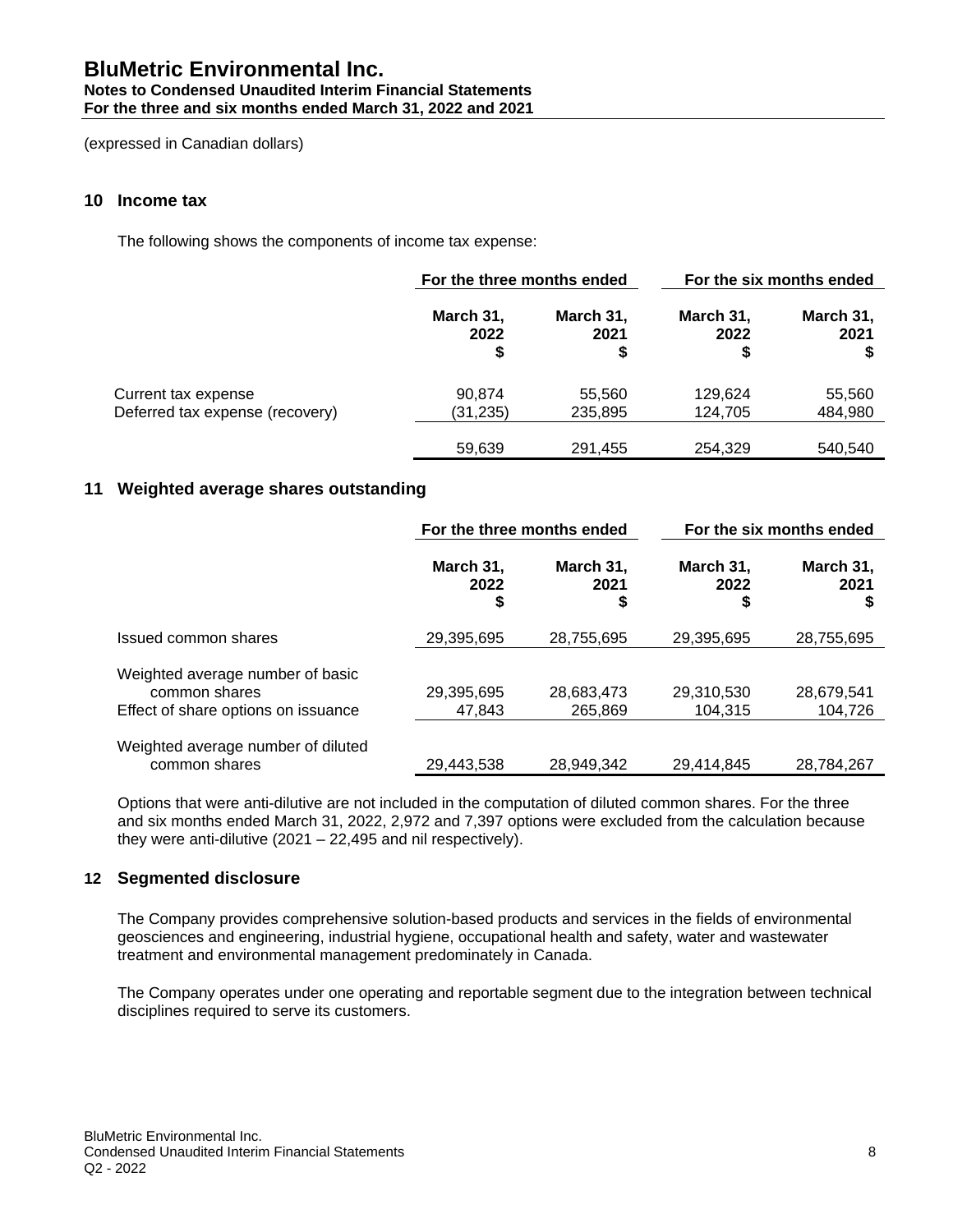The chief operating decision maker is (collectively) the Chief Executive Officer, the Chief Financial Officer and the Board of Directors. Performance is evaluated by the chief operating decision maker based on gross margin and is measured consistently with gross margin in the financial statements.

# **Geographical information**

The Company operates principally in Canada (country of domicile). Sales reported by customer location based on origin of purchase (i.e., country of domicile of contracting party) are as follows:

|                           |                        | For the three months ended |                         | For the six months ended |
|---------------------------|------------------------|----------------------------|-------------------------|--------------------------|
|                           | March 31,<br>2022<br>S | March 31,<br>2021<br>\$    | March 31,<br>2022<br>\$ | March 31,<br>2021        |
| Canada<br>Other countries | 8,213,772              | 9,119,143<br>19,584        | 16,006,311<br>23,715    | 17,227,742<br>63,174     |
|                           | 8,213,772              | 9,138,727                  | 16,030,026              | 17,290,916               |

For the six months ended March 31, 2022, approximately 44% of revenue (2021 – 57%) was derived from four customers, of which one customer accounted for over 10% of total revenue (2021 – all customers accounted for over 10% of total revenue). The customers referenced below are not necessarily the same customers in both periods.

| For the six months ended |                   |
|--------------------------|-------------------|
| March 31,<br>2022        | March 31,<br>2021 |
| 19%                      | <b>20%</b>        |
| 9%                       | 14%               |
| 8%                       | 13%               |
| 8%                       | 10%               |
|                          |                   |

For the six months ended March 31,2022, three customers (2021 – three customers) accounted for 45% (2021 – 48%) of accounts receivable.

The Company does not currently, or in the ordinary course of business, hold non-current assets outside of its country of domicile (Canada).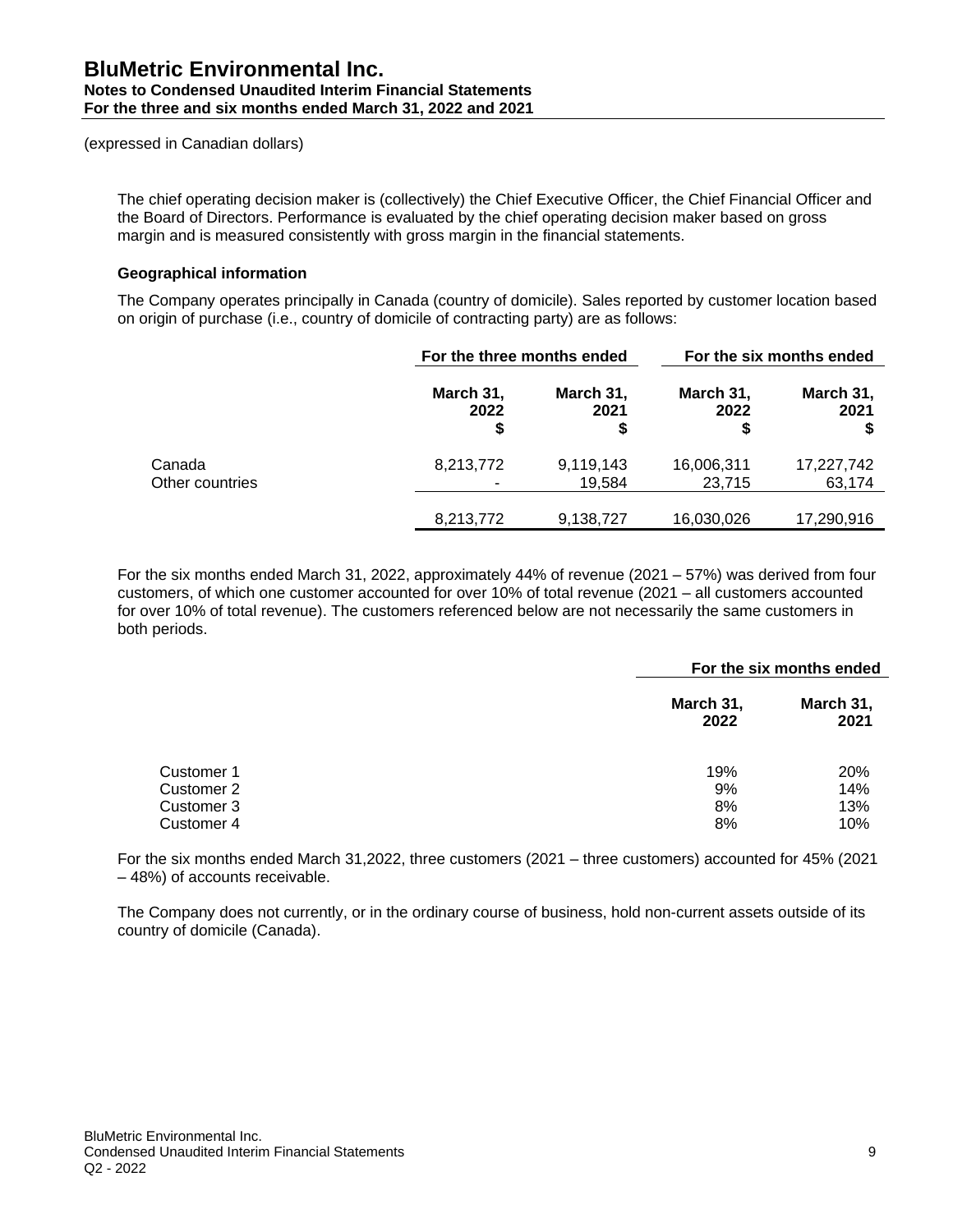#### **Notes to Condensed Unaudited Interim Financial Statements For the three and six months ended March 31, 2022 and 2021**

(expressed in Canadian dollars)

# **13 Revenue**

# **Disaggregation of revenue**

Revenue is disaggregated by customer sector and contract type, since it best depicts how the nature, timing and uncertainty of revenue and cash flows are affected by economic factors.

Revenue from contracts with customers is disaggregated as follows:

|                           | For the three months ended March 31, 2022 |                             |           |  |
|---------------------------|-------------------------------------------|-----------------------------|-----------|--|
|                           | <b>Fixed price</b><br>\$                  | Time and<br>materials<br>\$ | Total     |  |
| Commercial and industrial | 720,167                                   | 2,257,158                   | 2,977,325 |  |
| Government                | 666,383                                   | 1,333,094                   | 1,999,477 |  |
| Military                  | 787,881                                   | 1,694,394                   | 2,482,275 |  |
| Mining                    | 80,370                                    | 674,325                     | 754,695   |  |
|                           | 2,254,801                                 | 5,958,971                   | 8,213,772 |  |

## **For the three months ended March 31, 2021**

|                           | <b>Fixed price</b> | <b>Time and</b><br>materials | Total     |
|---------------------------|--------------------|------------------------------|-----------|
| Commercial and industrial | 452.637            | 2,703,434                    | 3,156,071 |
| Government                | 1,092,883          | 976.494                      | 2,069,377 |
| Military                  | 370,985            | 2,137,432                    | 2,508,417 |
| Mining                    | 111.133            | 1,293,729                    | 1,404,862 |
|                           | 2,027,638          | 7,111,089                    | 9,138,727 |

## **For the six months ended March 31, 2022**

|                           | <b>Fixed price</b> | Time and<br>materials<br>\$ | Total      |
|---------------------------|--------------------|-----------------------------|------------|
| Commercial and industrial | 1,673,667          | 4,643,036                   | 6,316,703  |
| Government                | 1,598,663          | 2,556,565                   | 4,155,228  |
| Military                  | 1,074,903          | 2,350,426                   | 3,425,329  |
| Mining                    | 102,300            | 2,030,466                   | 2,132,766  |
|                           | 4,449,533          | 11,580,493                  | 16,030,026 |